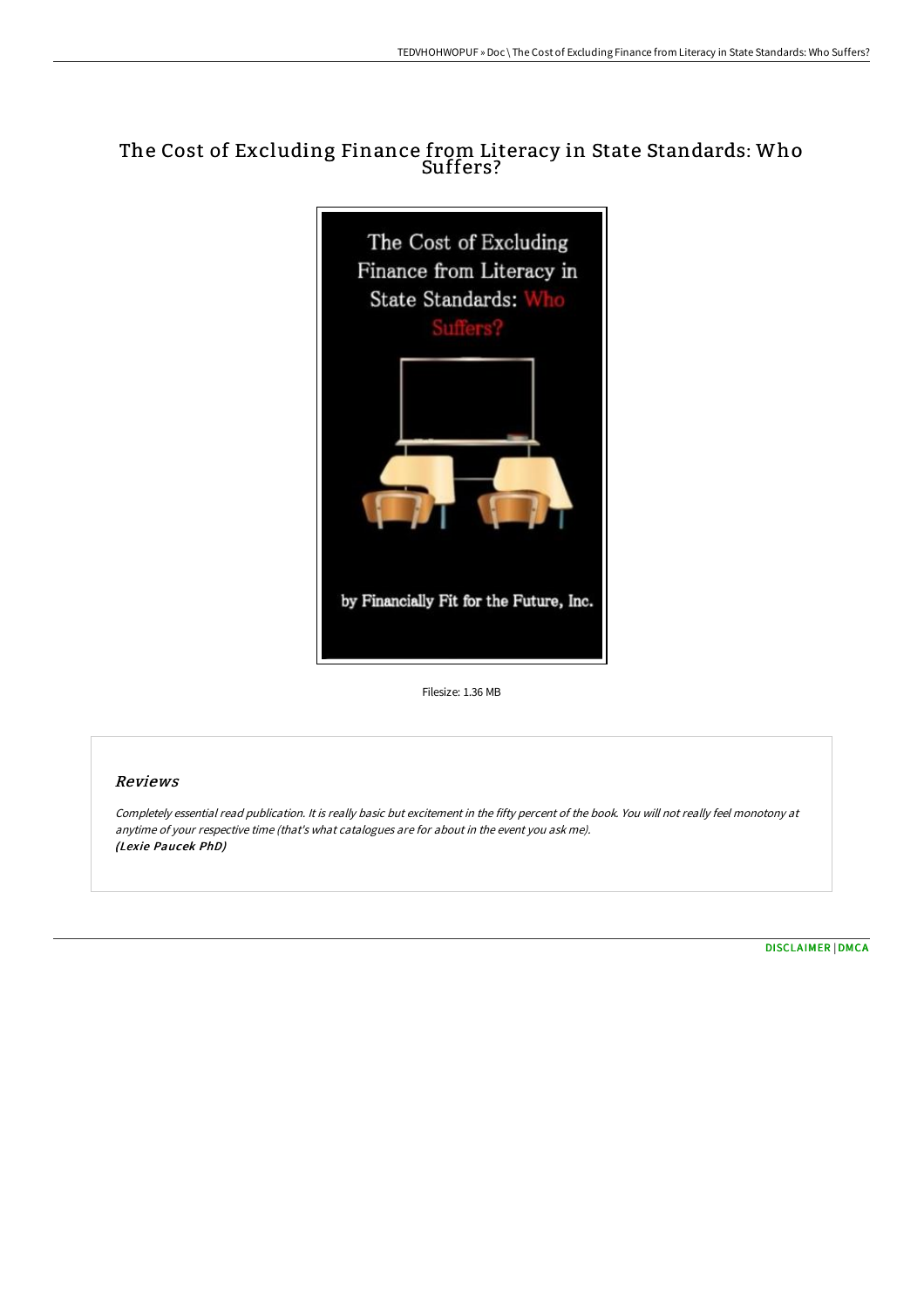## THE COST OF EXCLUDING FINANCE FROM LITERACY IN STATE STANDARDS: WHO SUFFERS?



Createspace, United States, 2015. Paperback. Book Condition: New. 203 x 127 mm. Language: English . Brand New Book \*\*\*\*\* Print on Demand \*\*\*\*\*.In 2009, what was the single most important goal of implementing Common Core State Standards (CCSS) in K-12 education? To ensure students receive the preparation they need to be successful in the real world. This short body of work evaluates the Common Core State Standards in context with the high school student s transition from the classroom into the real world. The challenge amid this conversation will be for parents, teachers, students, mentors, community leaders/partners and policy makers, to find a collective way to take action to ensure that Personal Finance is among those mandatory subjects used for real world preparation (in every high school across the nation).

⊕ Read The Cost of Excluding Finance from Literacy in State [Standards:](http://digilib.live/the-cost-of-excluding-finance-from-literacy-in-s.html) Who Suffers? Online  $\mathbf{E}$ Download PDF The Cost of Excluding Finance from Literacy in State [Standards:](http://digilib.live/the-cost-of-excluding-finance-from-literacy-in-s.html) Who Suffers?